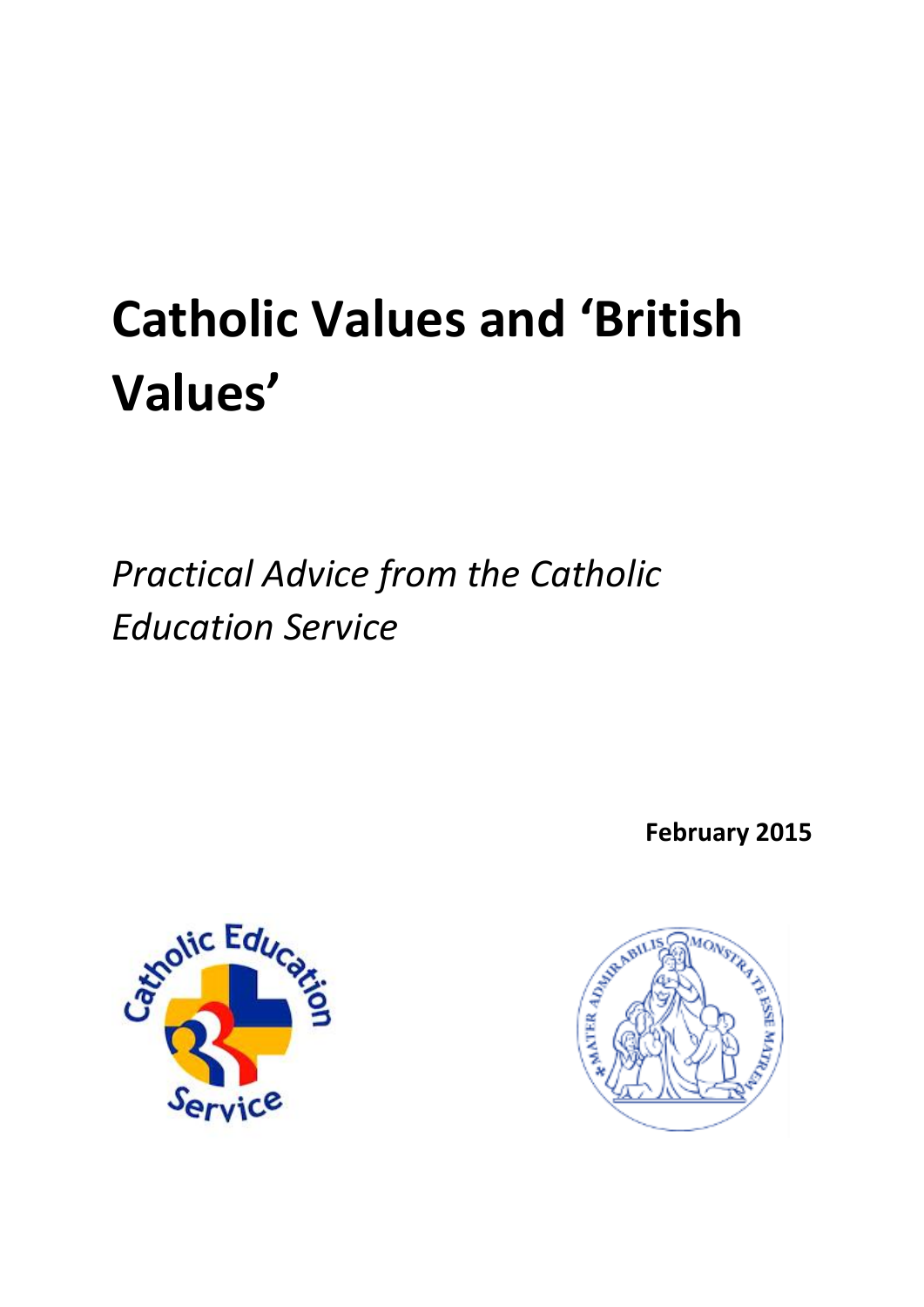# **PRACTICAL ADVICE FOR CATHOLIC SCHOOLS**

In guidance for maintained schools, $1$  issued by the Department for Education in November 2014, a list was provided that describes the understanding and knowledge expected of pupils as a result of schools promoting fundamental British values. This is given below:

- an understanding of how citizens can influence decision-making through the democratic process;
- an appreciation that living under the rule of law protects individual citizens and is essential for their wellbeing and safety;
- an understanding that there is a separation of power between the executive and the judiciary, and that while some public bodies such as the police and the army can be held to account through Parliament, others such as the courts maintain independence;
- an understanding that the freedom to choose and hold other faiths and beliefs is protected in law;
- an acceptance that other people having different faiths or beliefs to oneself (or having none) should be accepted and tolerated, and should not be the cause of prejudicial or discriminatory behaviour; and
- an understanding of the importance of identifying and combatting discrimination.

The Department for Education has also provided following examples of the actions schools could take to promote British values:

- include in suitable parts of the curriculum as appropriate for the age of pupils material on the strengths, advantages and disadvantages of democracy, and how democracy and the law works in Britain, in contrast to other forms of government in other countries;
- ensure all pupils within the school have a voice that is listened to, and demonstrate how democracy works by actively promoting democratic processes such as a school council whose members are voted for by the pupils;
- use opportunities such as general or local elections to hold mock elections to promote fundamental British values and provide pupils with the opportunity to learn how to argue and defend points of view; and

<sup>1</sup> *Promoting fundamental British values as part of SMSC in schools: Departmental advice for maintained schools,* Department for Education, November 2014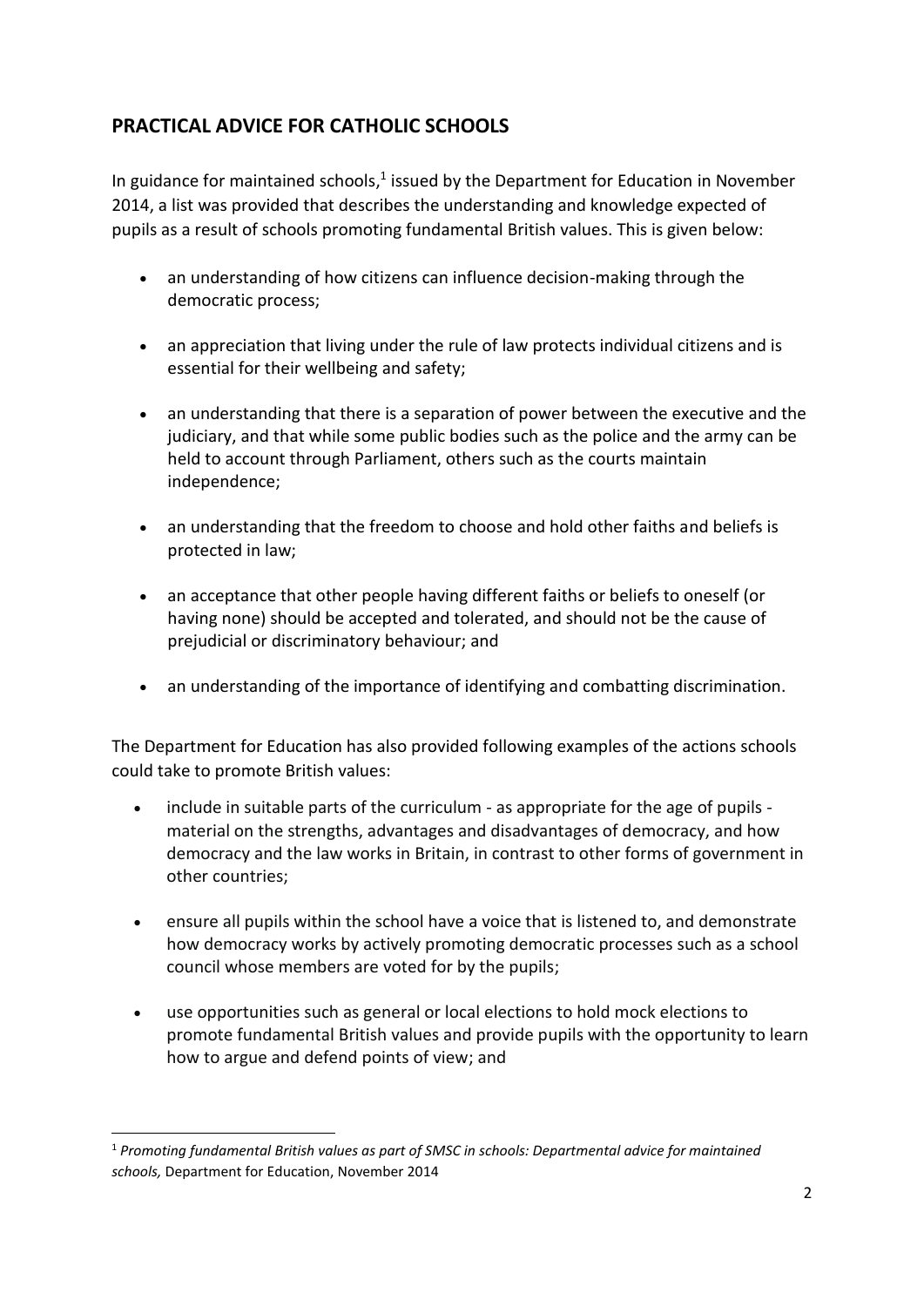consider the role of extra-curricular activity, including any run directly by pupils, in promoting fundamental British values<sup>2</sup>

Schools may also wish to highlight other things they do which promote these values. We have provided some examples below:

## **Democracy**

- Having a school council
- Taking part in debating competitions (internally or with other schools)
- Highlighting the development of democratic ideas in history lessons
- Allowing pupils to vote for Head Boy/ Head Girl/ House or Sports captains
- Ensuring all pupils are listened to by adults
- Inviting MPs and other speakers to the school
- Visiting parliaments, assemblies and local councils
- Holding mock elections
- Participating in the UK Youth Parliament

### **The Rule of Law**

- Classes creating "class rules"
- Having a clear behaviour policy that is explained to all
- Organising visits from the police service to reinforce the message of right and wrong
- Highlighting the rules of the Church and God in the RE curriculum, for example the 10 commandments and the Precepts of the Church
- Teaching about the development of the Rule of Law in English Law, a legal system created uniquely in a Catholic England, inspired by Christian values and becoming a major influence across the world

### **Individual Liberty**

- Encourage students to be independent in their learning
- Provide students with opportunities for reflection as they take responsibility to discerning their vocation

<sup>2</sup> *Guidance on promoting British values in schools*, Department for Education, 27 November 2014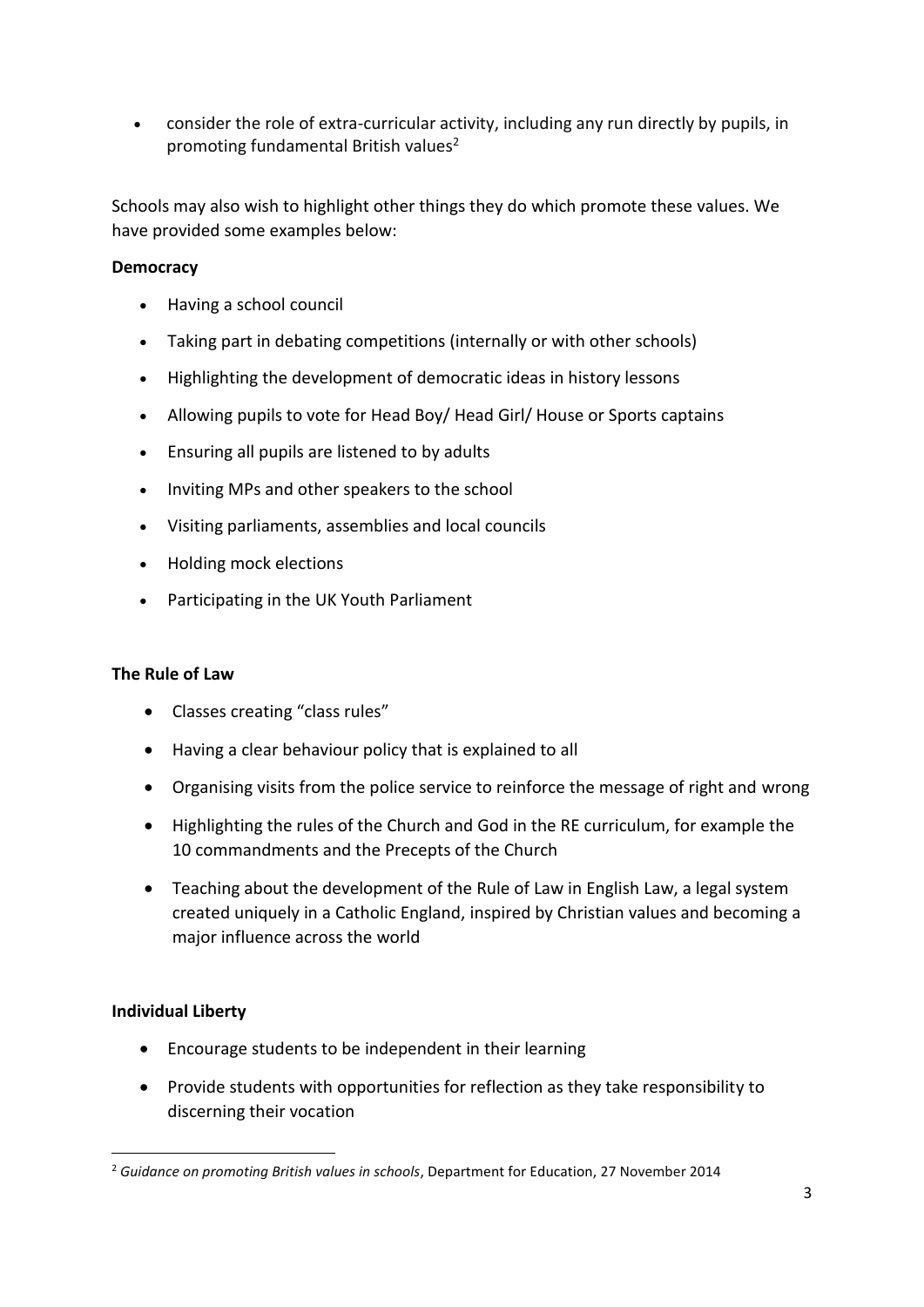#### **Mutual respect**

- Having a mission statement that is inclusive
- Constantly promoting respect for others as good manners
- Reinforcing the value of everyone's opinions in class debates
- Having an effective anti-bullying policy
- Emphasising in RE and PSCHE lessons that every person is unique and "created in the image of God"
- Having active educational links with other schools
- Supporting charitable works

### **Tolerance of those with different faiths and beliefs**

- Highlight how Religious Education provides pupils with a deep understanding of their own faith as well as awareness of the faith and traditions of other religious communities as a basis for understanding and respecting them<sup>3</sup>
- Show how Jesus encouraged tolerance in stories such as The Good Samaritan and The Women at the Well

# **Other Suggestions**

 $\overline{a}$ 

1. The School Information (England) (Amendment) Regulations 2012 states that **schools' websites must provide information on the "content of the curriculum followed by the school for each subject"**. When doing this they may wish to highlight times at which particular Catholic and British values are emphasised.

2. Schools may consider **including a statement on their website** which outlines the values they promote within a broad and balanced Catholic curriculum. For example,

*'This is a Catholic school which seeks to live out the values of Jesus Christ. We promote these values by our words and deeds, and Catholic doctrine and practice therefore permeates every aspect of the school's activity. We provide a Catholic curriculum, which is broad and balanced, recognising that every pupil is unique and is created in the image of God (Gen 1:27). Our curriculum is designed to enable every pupil to discern their vocation and to be* 

<sup>3</sup> *Religious Education Curriculum Directory*, Department of Catholic Education and Formation of the Catholic Bishops' Conference of England and Wales, London 2012, p.6, point 4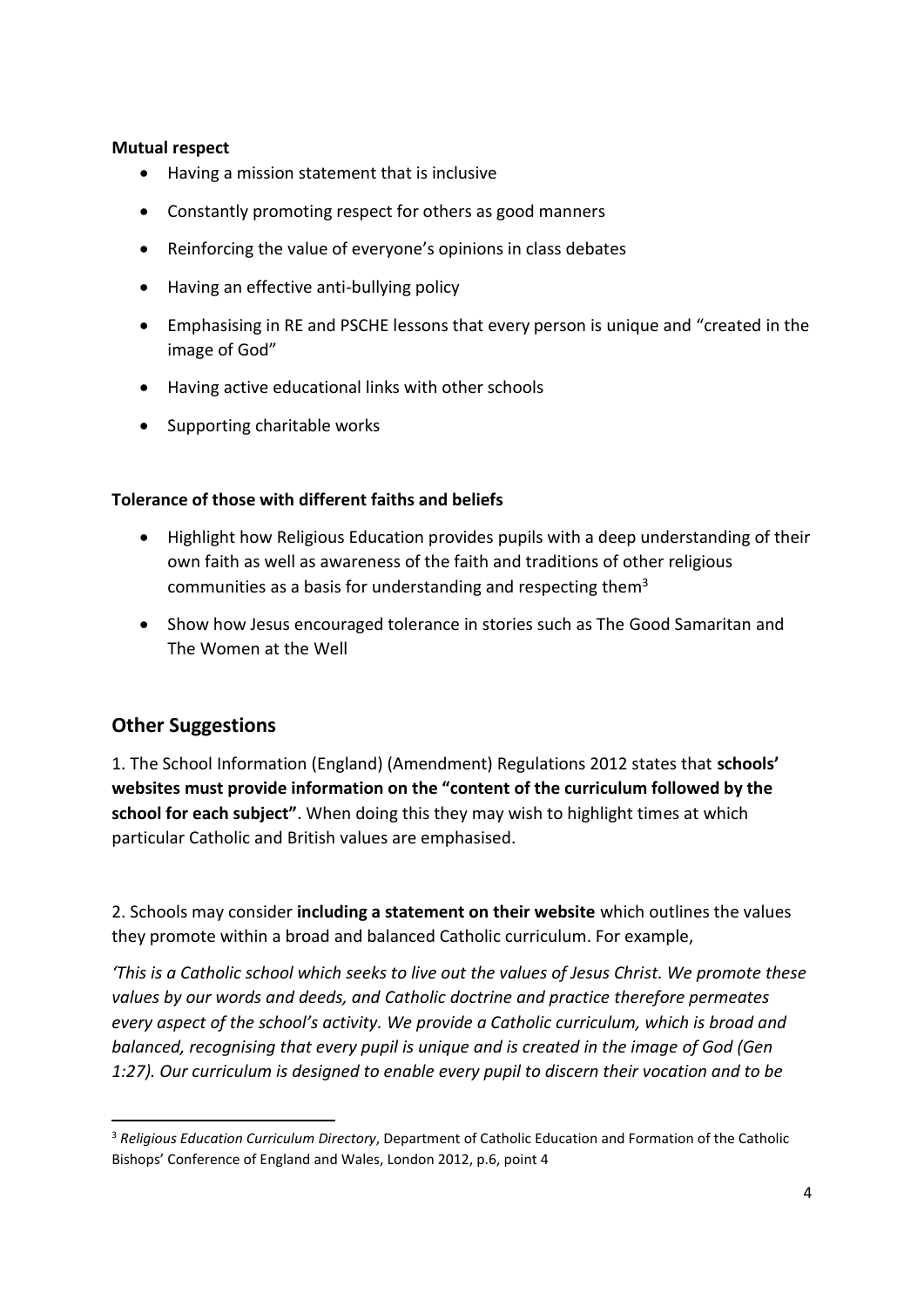*well-equipped to follow it as active citizens in service to the world. Catholic Religious Education is the "core of the core curriculum" (Pope St John Paul II)* <sup>4</sup> *and the foundation of the entire educational process. We also provide a wide range of extra-curricular activities and strong pastoral support. We incorporate democratic principles, value the rule of law, support individual liberty and foster a community in which different faiths and beliefs are respected."* 

Here is an example of one school website [http://www.allhallows.org.uk/about-us/catholic](http://www.allhallows.org.uk/about-us/catholic-education/british-values-and-our-catholic-ethos/)[education/british-values-and-our-catholic-ethos/](http://www.allhallows.org.uk/about-us/catholic-education/british-values-and-our-catholic-ethos/)

3. Catholic schools may wish to **elaborate further what a "broad and balanced" means in their context** and give more specific examples of how this is achieved in their school.

<sup>4</sup> Address of His Holiness John Paul II to the bishops of Great Britain on their *Ad Limina* visit, 26 March 1992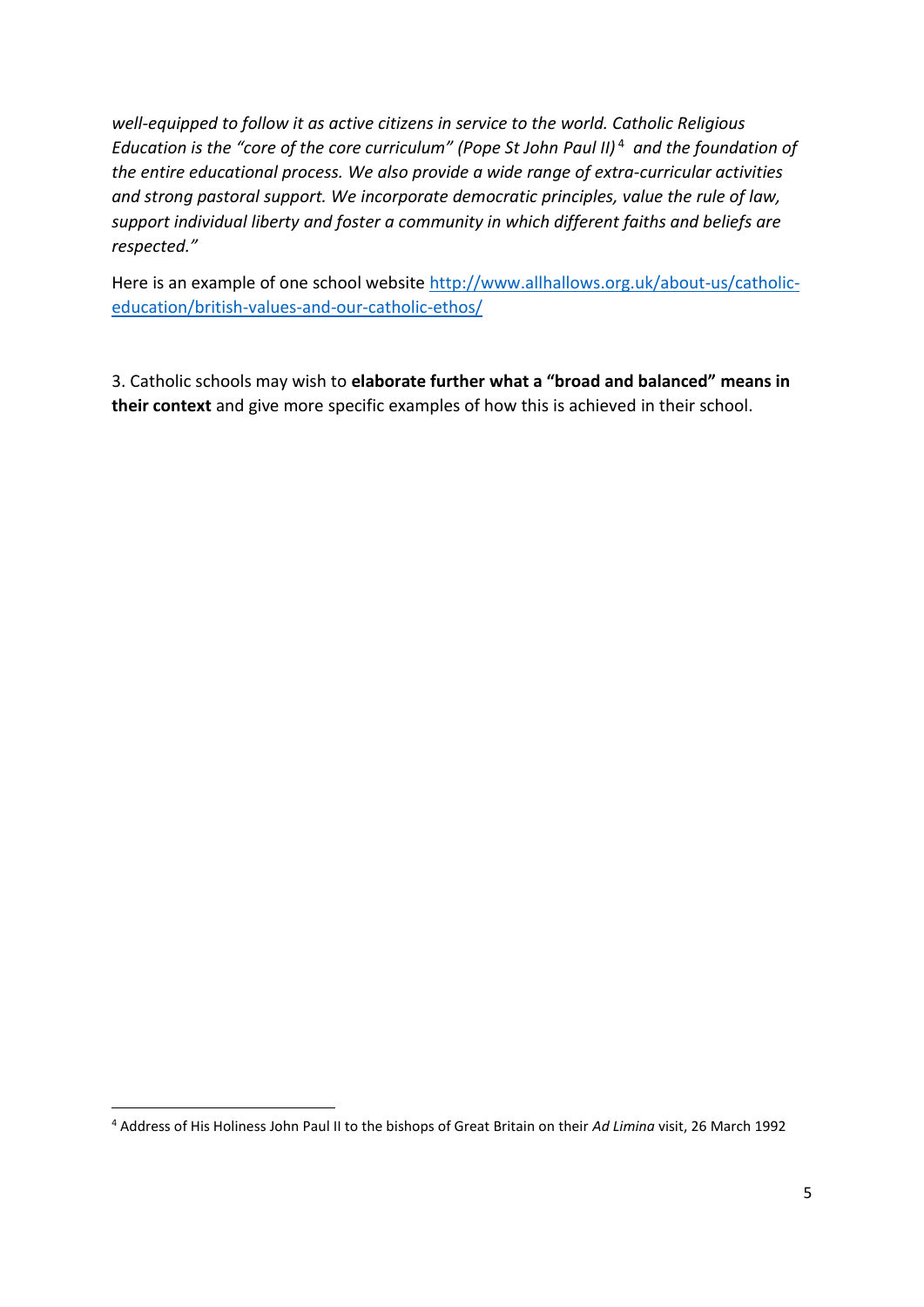# **Myth Busting**

## **1. Catholic schools must 'actively promote' other faiths**

This legislation provides that schools must *"actively promote respect and tolerance for people of different faiths and beliefs"*. This is not the same as promoting other faiths or any beliefs that are contrary to Catholic teachings. Schools are expected to encourage their students to respect the right of people who have a faith or belief system that is different to theirs. Government guidance states, *"It is not necessary for schools or individuals to 'promote' teachings, beliefs or opinions that conflict with their own, but nor is it acceptable for schools to promote discrimination against people or groups on the basis of their belief, opinion or background."* <sup>5</sup> Encouraging tolerant attitudes to others' beliefs is not the same as promoting those beliefs or religious views.

## **2. Schools will be forced to downgrade religious festivals such as Christmas so as not to offend those of other faiths.**

This is untrue. Schools need to promote respect for people of different faiths and beliefs. This in no way diminishes their right to celebrate religious festivals. Catholic schools provide their students with opportunities to worship together throughout the liturgical year and this will not change.

State-funded schools are required to provide a daily act of collective worship. In Catholic schools this is required to be in accordance with the requirements of the Catholic Church, and in schools without a religious character the law normally requires that this should be *"wholly or mainly of a Christian character"*. <sup>6</sup> The promotion of 'British values' does not change this obligation.

## **3. This means that schools must 'actively promote' same-sex marriage.**

We expect Catholic schools to teach factually about civil marriage alongside the promotion of the Catholic understanding of marriage. This must always be done in an age-appropriate way and with respect for the dignity of each individual.

Before the 'British values' agenda was advanced by the government, Catholic schools were already required to comply with the requirements of the Equality Act and, as public bodies, specifically with the Public Sector Equality Duties. These are set within the context of the freedoms that apply to schools with a religious character.

## **4. The Trojan Horse affair shows why 'faith schools' are a bad idea.**

<sup>5</sup> *Promoting fundamental British values as part of SMSC in schools: Departmental advice for maintained schools*, Department for Education, November 2014

<sup>6</sup> *School Standards and Framework Act 1998, s.70 and Schedule 20.*